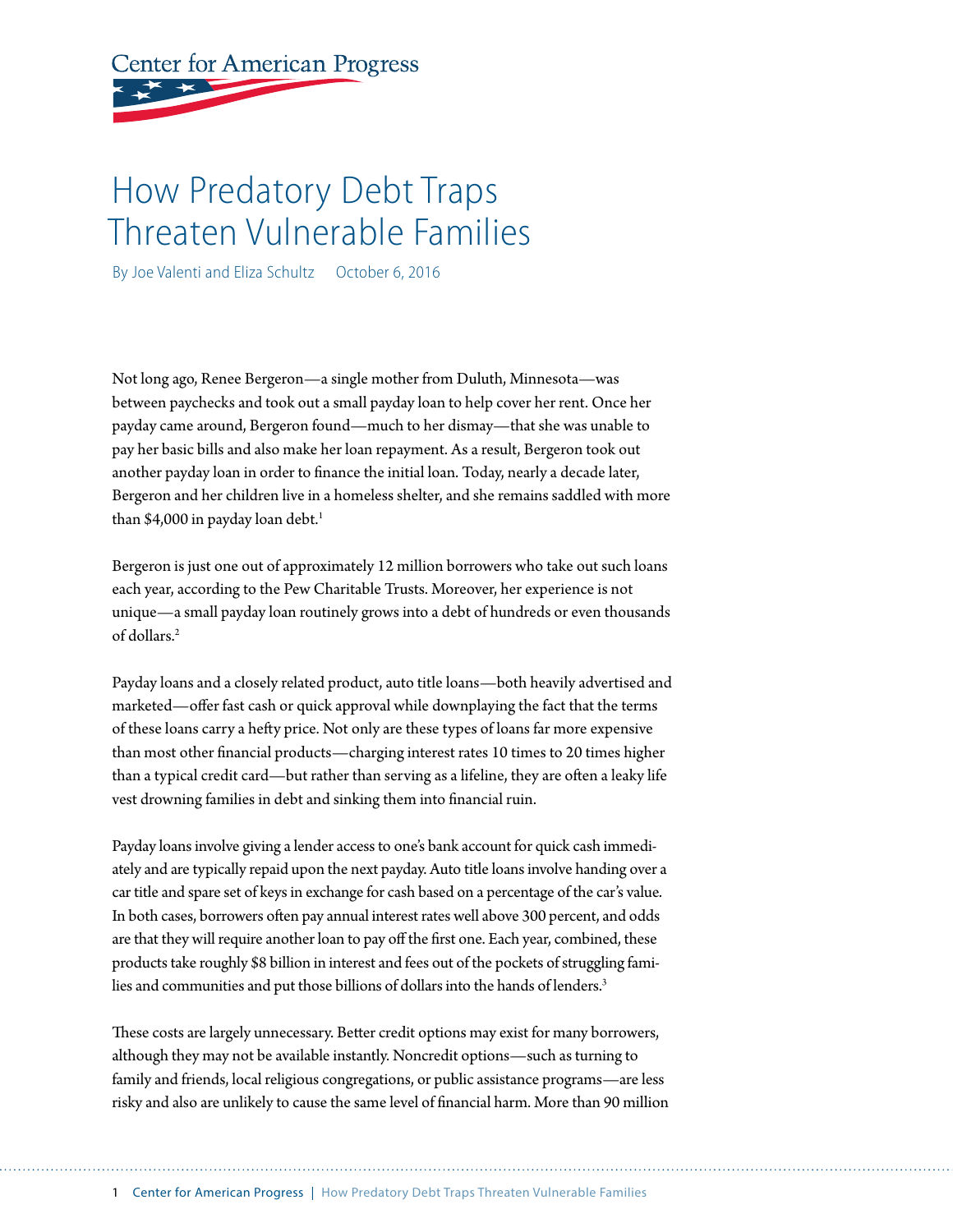Americans currently live in the District of Columbia and the 14 states where these predatory products are banned under state interest rate caps.<sup>4</sup> But the ubiquitousness of these lenders in vulnerable communities—in Texas they even outnumber grocery stores means that they are often to whom cash-strapped people turn.<sup>5</sup>

Payday and auto title lending, which came on the scene in a big way in the 1990s, exists due to a combination of stagnant economic conditions and heavy lobbying by the industry.6 According to the Federal Reserve, roughly half of all Americans would be unable to come up with \$400 without borrowing or selling something.7 Moreover, policymakers have failed to raise the minimum wage in line with inflation over the past few decades. As a consequence, today's federal minimum wage of \$7.25 per hour falls far short of its inflation-adjusted high in 1968—which was well above \$10 in 2016 dollars.<sup>8</sup> Insufficient wages coupled with gaps in the social safety net make it more likely that too many families turn to high-cost credit to stay financially afloat.<sup>9</sup>

Regulators have begun to take aggressive action against these predatory debt traps. In June of this year, the Consumer Financial Protection Bureau, or CFPB, proposed the first-ever comprehensive federal regulations to address unfair, deceptive, or abusive practices in the payday and auto title lending marketplace.10 While a strong first step, the CFPB's proposed rule should be strengthened to require that lenders determine up front whether borrowers are able to repay a loan—a common sense aspect of responsible lending—and close legal loopholes that maintain the status quo. Meanwhile, states should continue to take their own strong actions, including capping annual interest rates at 36 percent or less—inclusive of all fees—just as the Pentagon has done to protect military service members and their families from predatory lenders.<sup>11</sup> In addition to directly addressing financial harm, policymakers should take the necessary steps to build inclusive economies and rebuild the safety net in order to tackle the root causes of instability that lead families to turn to these onerous products in the first place.

This brief details the origins of the predatory debt trap and the consequences that these products have not only for the finances of borrowers but also on the overall well-being of their families.

### Why predatory lending is so prevalent

Millions of families who take out payday and auto title loans face insufficient resources to make ends meet from month to month. Most of these loans are used to deal with recurring financial shortfalls rather than specific emergencies.12 Women and people of color are more likely to take out a payday loan: 52 percent of payday loan borrowers are women, and African Americans are more than twice as likely to take out a loan relative to other demographic groups.<sup>13</sup> This disparity is reflected in not only gaps in wages and wealth but also the aggressive clustering of payday loan storefronts in African American—as well as Latino—neighborhoods.14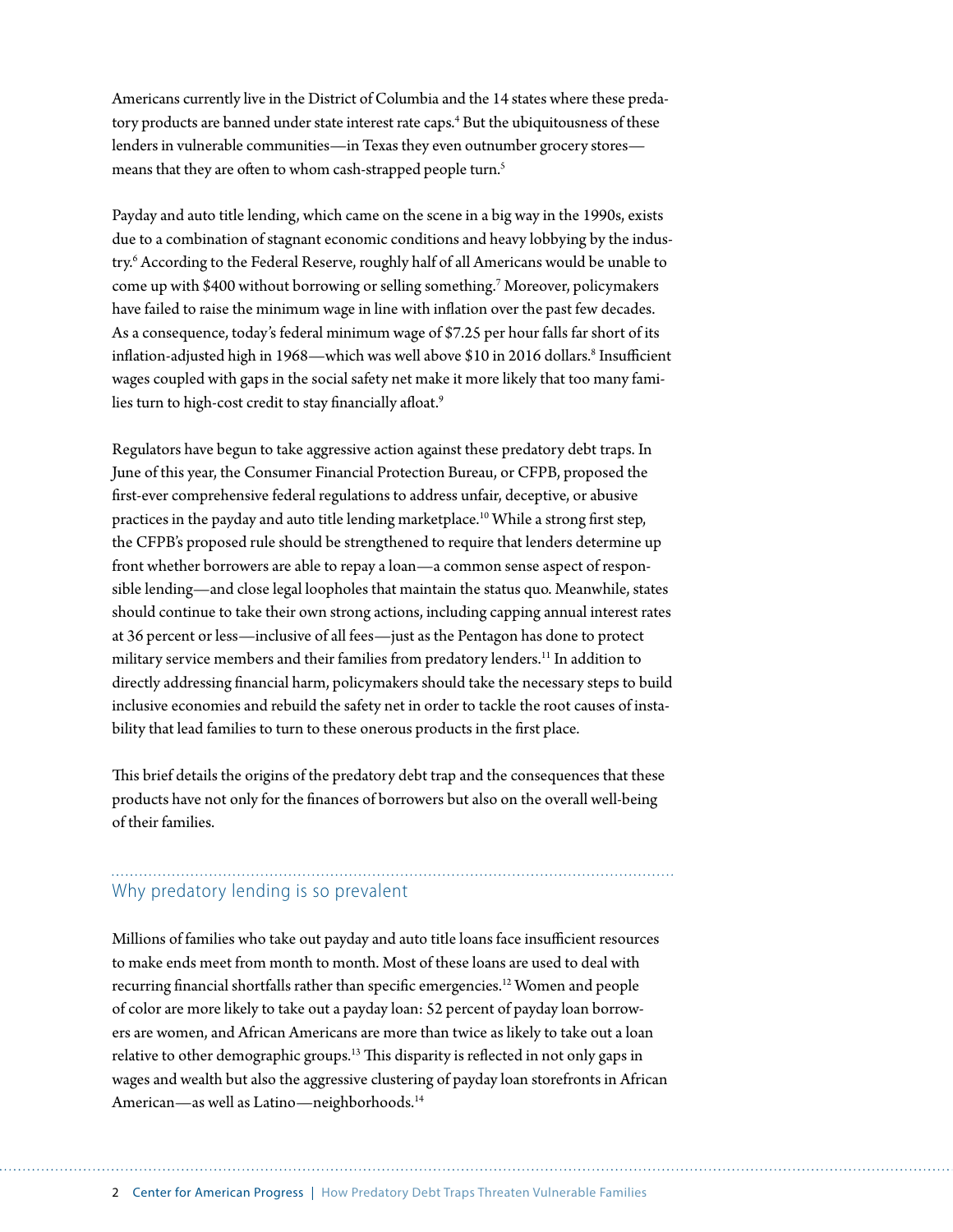#### Stagnant wages and a growing wealth gap

Despite increases in worker productivity in the United States, wages have largely remained stagnant since the mid-1970s.<sup>15</sup> With the exception of a short period of growth in the 1990s, middle-class wages have largely stalled over the past 40 years.<sup>16</sup> Stagnant wages, in turn, have placed families at risk of falling out of the middle class: Half of all Americans are projected to experience at least one year of poverty or near-poverty in their lifetimes.17 The federal minimum wage—unchanged at \$7.25 per hour for the past six years—has lost nearly one-quarter of its value since 1968 when adjusted for inflation.18 To compound stagnant wages, the growth of the on-demand economy has led to unpredictable work schedules and volatile income among low-wage workers—a group disproportionally made up of people of color and women. A slow week at work, through no fault of the employee, may result in an inability to meet basic, immediate expenses.<sup>19</sup>

Decades of wage stagnation are coupled with an increasing wealth gap that leaves families less able to meet emergency needs or save for the future. Between 1983 and 2013, the median net worth of lower-income families declined 18 percent—from \$11,544 to \$9,465 after adjusting for inflation—while higher-income families' median net worth doubled–from \$323,402 to \$650,074.<sup>20</sup> The racial wealth gap has persisted as well: The median net worth of African American households in 2013 was only \$11,000 and \$13,700 for Latino households—one-thirteenth and one-tenth, respectively, of the median net worth of white households, which stood at \$141,900.<sup>21</sup>

### Failures of the social safety net to meet struggling families' needs

Changes in public assistance programs have also left gaps in families' incomes, particularly in times of emergencies. Perhaps the most significant modification to the safety net came in 1996 with the Personal Responsibility and Work Opportunity Reconciliation Act, the law that "ended welfare as we know it."<sup>22</sup> In place of Aid to Families with Dependent Children—a decades-old entitlement program that offered cash assistance to low-income recipients—came the Temporary Assistance for Needy Families, or TANF, program—a flat-funded block grant with far more restrictive eligibility requirements, as well as time limits on receipt. The long-term result has been a dramatic decline in cash assistance to families. Moreover, the block grant has lost fully one-third of its value since 1996, and states are incentivized to divert funds away from income assistance; thus, only 1 out of every 4 TANF dollars goes to such aid.<sup>23</sup> As a result, TANF reaches far fewer families than it did 20 years ago—just 23 out of every 100 families in poverty today compared with 68 out of every 100 families during the year of the program's inception.<sup>24</sup>

Other critical public assistance programs have seen declines as well. TANF's nonrecurrent short-term benefits—intended to offer short-term aid in the event of an unexpected setback—are less able to serve families today than they were two decades ago, before the program, then known as Emergency Assistance, was block-granted under welfare reform.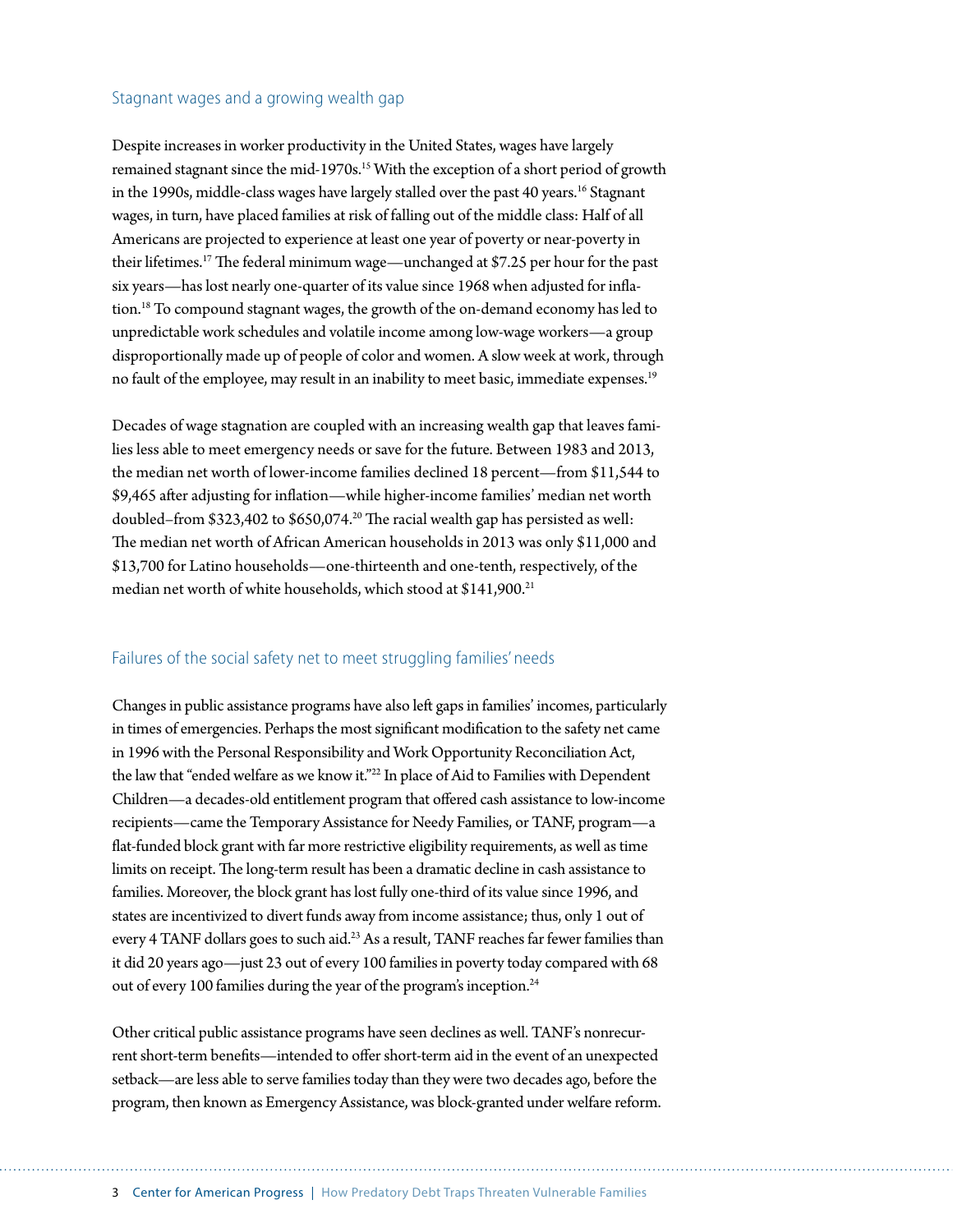Adjusted for inflation, expenditures on nonrecurrent short-term benefits have declined substantially over the past 20 years. Federal and state funds devoted to this short-term aid totaled \$865 million in 2015, far less than the \$1.4 billion that 1995 federal funding levels alone would reach if adjusted for inflation.25 Relatedly, funding for the Community Services Block Grant, or CSBG—a program through which local agencies are provided funds to address the needs of low-income residents, such as employment, nutrition, and emergency services—has also seen sharp declines since its 1982 inception. When adjusted for inflation and population growth, the CSBG has been cut 15 percent since 2000 and 35 percent since 1982.26 Finally, unemployment insurance, or UI—the program designed to help keep families afloat while they are between jobs—has failed to keep pace with changes in the economy and the labor market. In 2015, only 1 in 4 jobless workers received UI benefits. In 13 states, that figure is 1 in  $5.^{27}$  Together, declines in emergency assistance, CBSG, and UI, as well as other public assistance programs, have made families trying to make ends meet more vulnerable to exploitative lending practices.

The growing government reliance on tax expenditures to address poverty has also indirectly challenged financial security. Two programs—the Earned Income Tax Credit, or EITC, and the Child Tax Credit—have become among the most successful antipoverty policies in the nation. Together, the two programs lifted 9.8 million Americans out of poverty in 2014.28 But the tax credits are delivered in lump-sum form at tax time, and while funds are often used to make large purchases or save for the future, many families are left financially insecure for the rest of the year. Nearly a quarter of EITC dollars went toward paying existing debts among recipients interviewed in 2007.<sup>29</sup> And despite regulatory crackdowns on products such as refund anticipation loans, many recipients remain tempted to borrow against their tax refunds.<sup>30</sup> Additionally, the lump-sum structure of the tax credits makes families more likely to resort to predatory loans during the interim.<sup>31</sup>

### Changes in credit availability, encouraged by lobbying

In addition to changing economic conditions, changes in the use of credit also contributed to the payday lending industry's growth. In the early 2000s, then-bankruptcy professor Elizabeth Warren—now the democratic U.S. senator representing Massachusetts—documented the rise in consumer credit as a way for families to keep up with declining real wages, with sometimes devastating consequences.32 Changes in legislation and regulation fostered this rise. The U.S. Supreme Court's 1978 *Marquette National Bank of Minneapolis v. First of Omaha Service Corp.* decision limited states' ability to cap interest rates for out-of-state banks, negating state interest rate caps, and was reinforced by subsequent legislation that emphasized the ability of national banks to set rates.33 As the industry grew in the 1990s, payday lenders either exploited loopholes or encouraged enabling legislation that would allow exceptions to rate caps.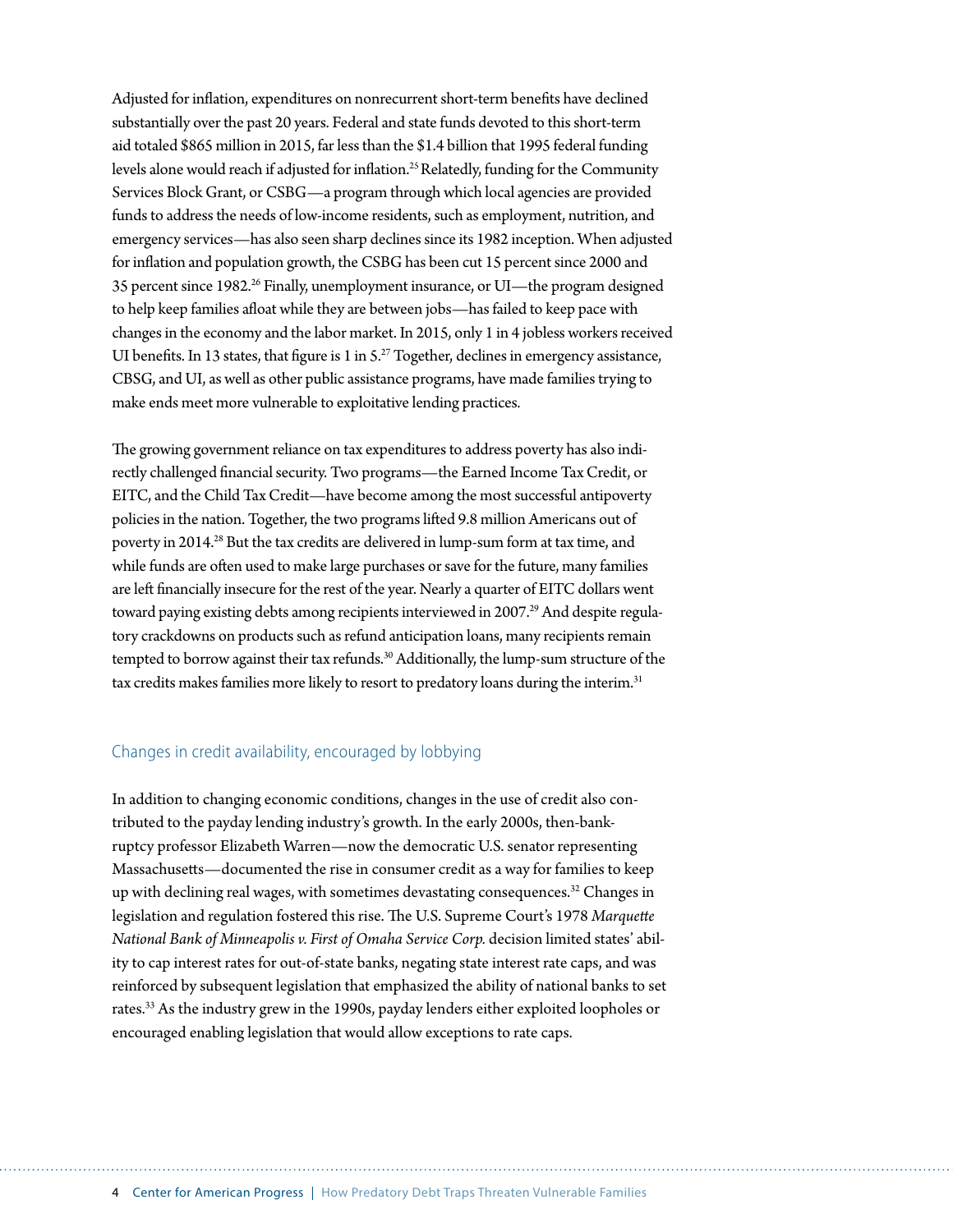For example, Ohio passed legislation in 1995 to exempt payday lenders from state usury caps, and its industry grew from 107 payday lender locations in 1996 to 1,638 locations in 2007, increasing more than fifteenfold in just 11 years.<sup>34</sup> Nationally, the industry grew from virtually nonexistent to approximately 25,000 locations and more than \$28 billion in loan volume between 1993 and 2006.<sup>35</sup> While Ohio legislators attempted to reverse course in 2008—ultimately 64 percent of Ohio voters supported a 28 percent interest rate cap in a statewide referendum—the Ohio Supreme Court upheld a loophole in state law that allowed the lenders to stay in business.<sup>36</sup> Overall, industry campaign contributions at the federal and state levels, plus federal lobbying expenses, between 1990 and 2014 exceeded \$143 million after adjusting for inflation, all in the service of making or keeping these dangerous products legal despite public opposition.<sup>37</sup>

### The real consequences for vulnerable families

Payday and auto title loans often have devastating consequences for families. These loans often contribute to financial distress, including the risk of eviction or foreclosure. Many borrowers face other devastating outcomes, from repossessed cars that contribute to job loss to challenges in caring for children and maintaining family stability.

### Financial distress and housing insecurity

Instead of being quickly paid off, the vast majority of payday and title loans result in another loan. Eighty percent of payday and auto title loans will be rolled over or followed by an additional loan within just two weeks of the initial loan, as borrowers are unable to afford other essential expenses.<sup>38</sup> The median payday loan borrower is in debt for more than six months, and 15 percent of new loans will be followed by a series of at least 10 additional loans.<sup>39</sup> A typical borrower takes out eight loans during one year, paying an average of \$520 in interest on a \$375 loan.<sup>40</sup> In many cases, the cost may be much higher. In 2008, Naya Burks—a single mother living in St. Louis—had a \$1,000 loan turn into an unanticipated \$40,000 debt, as interest accrued rapidly at 240 percent when she could no longer keep up with payments, and the lender eventually sued her.<sup>41</sup>

Because payday and auto title lenders have access to either a customer's bank account or car, they take a privileged position over all other expenses. Struggling borrowers are then left with little agency over personal finances and are unable to prioritize critical needs such as medicine, rent, and diapers. Payday loan borrowers who fail to keep up with payments—including roughly 1 in 4 online payday loan customers—may see their bank accounts closed due to insufficient funds, making it more difficult and expensive for them to manage money in the future.<sup>42</sup> And about 1 in 5 title loan borrowers have their vehicles seized or repossessed by the lender when they cannot keep up with payments—and they may still owe debt in addition to repossession fees.43 Even borrowers' traditional credit can be affected: Those with access to credit cards are nearly twice as likely to become delinquent on them if they take out a payday loan.<sup>44</sup>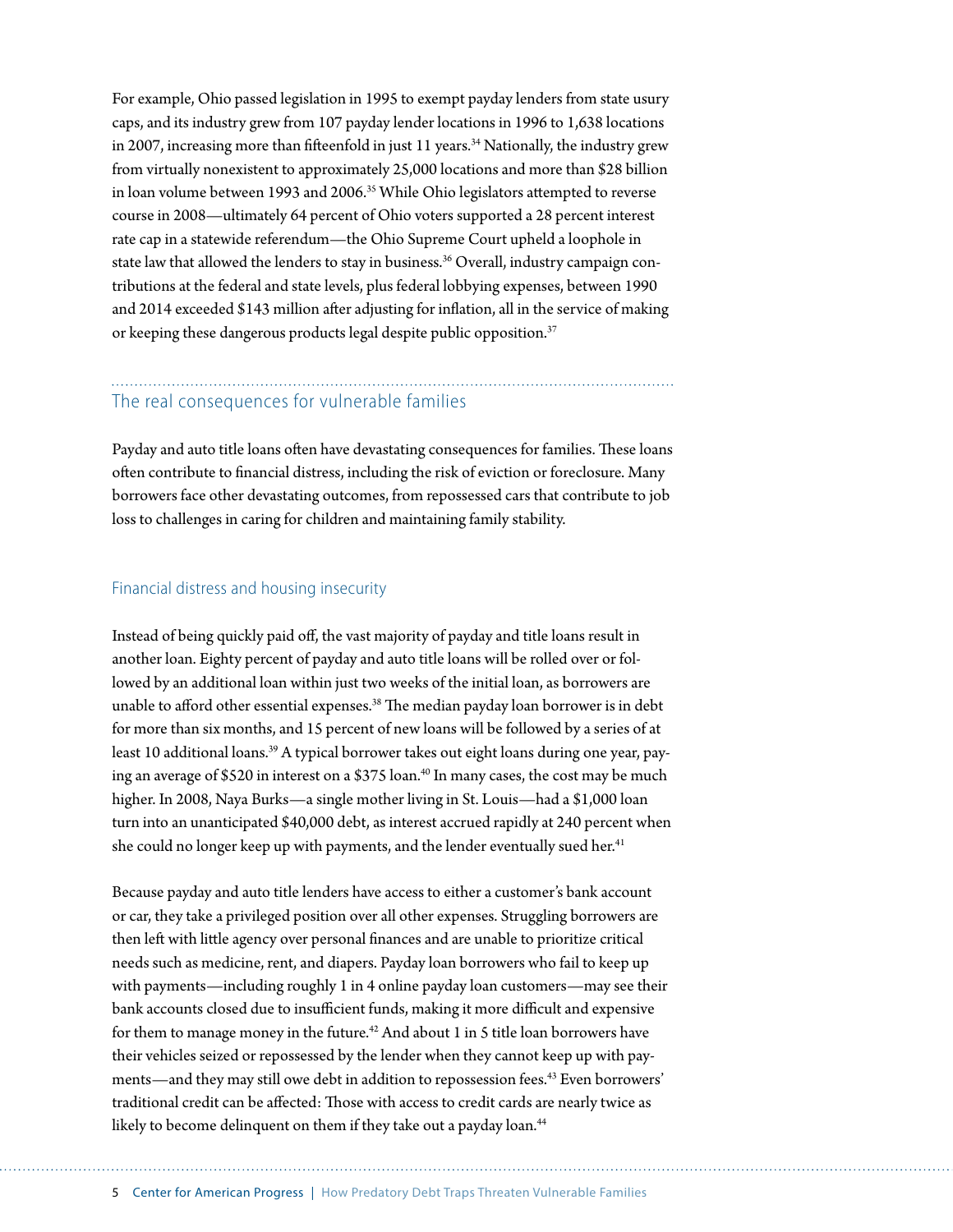This, in turn, leads to a ripple effect across family budgets. A 2011 study found that among those who earn an annual household income of \$15,000 to \$50,000—which comprises the vast majority of payday loan borrowers—living near a state where payday lending is legal is associated with a 25 percent increase in the likelihood that these families will have trouble paying their mortgage, rent, or utilities.<sup>45</sup> Ultimately, this may lead to eviction or foreclosure, with devastating consequences not only for affected families but also for their communities. Housing instability, a result of foreclosure and eviction—the primary cause of homelessness—compromises children's academic outcomes and both their physical and mental health.<sup>46</sup> It also leads families into substandard housing arrangements such as unsafe neighborhoods or units with physical and safety hazards.47 Both time consuming and thought consuming, housing instability can also lead to job loss, leaving borrowers without a lifeline of steady income.

One way or another, taxpayers often end up paying the price. Between expenses related to emergency shelter, medical treatment, and incarceration, homelessness places a tremendous cost burden on taxpayers.<sup>48</sup> Moreover, high-cost, risky loans can also lead to increased reliance on public assistance. In areas where payday loans are readily accessible, the likelihood that a household will enroll in the Supplemental Nutrition Assistance Program, or SNAP, increases 5 percentage points—a 16 percent increase in enrollment in the program—compared with areas where state regulations restrict payday lending.<sup>49</sup> This conclusion helps explain why research has found that payday loans are not generally associated with an increase in hunger: Borrowers who might otherwise cut back on food consumption instead turn to SNAP.<sup>50</sup>

### Car repossession threatens jobs and child care

Auto title loans in particular threaten not just financial security but physical mobility as well. Borrowers face a 1 in 5 chance that their cars will be repossessed. In Virginia alone, 20,000 cars were repossessed last year for nonpayment of auto title loans.<sup>51</sup> Given that approximately 35 percent of households taking out title loans own just one car, the loss of a vehicle wreaks havoc on their ability to meet basic needs. In one survey, 15 percent of respondents reported they had no alternate way to get to work or school in the event of repossession.52 Residents of rural areas and low-wage workers with ever-changing work schedules are particularly vulnerable due to major gaps in public transportation.

Losing a vehicle to a predatory title loan also makes it enormously difficult to access child care. Child care close to home can be hard to find, as illustrated by Illinois and Georgia, which are also states where title loans are legal. Sixty percent of ZIP codes in Illinois qualify as so-called child care deserts—areas with so few centers that there are at least three children competing for each child care slot.<sup>53</sup> In Georgia, more than one-third of the state contains child care deserts.<sup>54</sup> A majority of rural areas in the eight states—Colorado, Georgia, Illinois, Maryland, Minnesota, North Carolina, Ohio, and Virginia—examined in a upcoming Center for American Progress report have no child care centers.55 Not only is child care an economic necessity for parents in the labor force,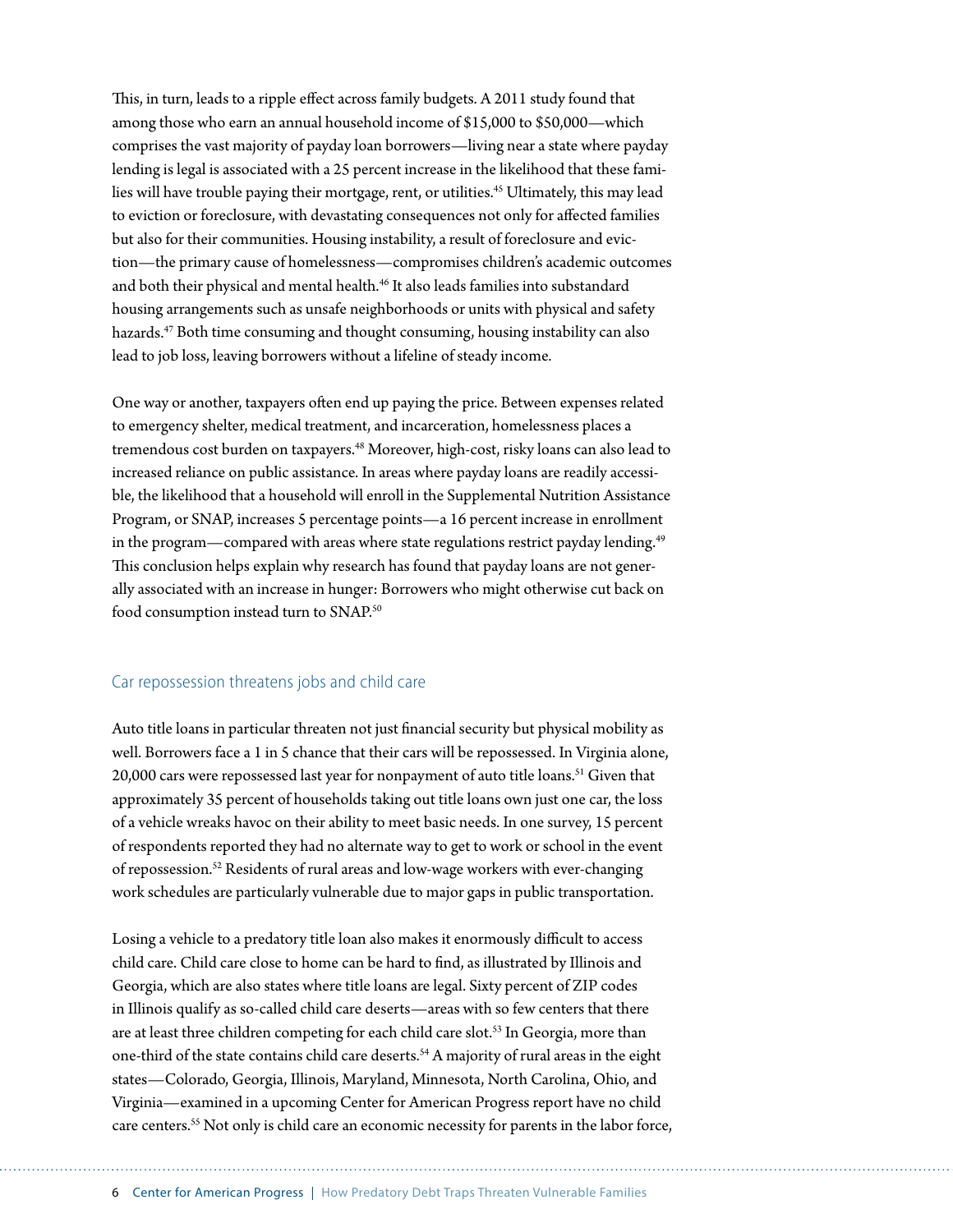but 90 percent of a child's development occurs in the first five years of life, a time key to positioning children for later educational and economic success.<sup>56</sup> Informal child care arrangements, such as leaving children with friends and relatives, can leave children without the high-quality care needed to get ahead.<sup>57</sup>

#### Family instability, distress, and domestic violence

The costs of predatory debt traps do not stop at financial harm or losing one's home or car. Payday and title loans—like other kinds of consumer debt—can escalate tensions between parents and within households.

The privileged position of payday and title lenders also means that child support payments take a back seat to recurring financial obligations. In areas where payday loans are accessible, child support payers are 12 percent more likely to fall behind on or pay reduced child support payments, even though households with payday loan access are no more likely to have a child support obligation in the first place. These delinquencies and inadequate payments likely occur because lenders have seized key economic resources from child support payers or because the only way for these borrowers to stay afloat in the face of payday loan debt is to forgo other important bills, such as child support payments.<sup>58</sup> Recipients of child support also report that those within access of payday loans are more likely to receive lower child support payments than they are owed, particularly when the payer lives nearby and therefore also has access to these loans.<sup>59</sup> In turn, child support recipients lose a vital economic resource and noncustodial parents run the risk of garnished wages, liens against assets, suspended licenses, and even incarceration.60 Not only does this make it even more difficult to repay debt, but it carries the potential to instigate or intensify conflict between payers and recipients.

Child support disputes are only one type of psychological distress resulting from toxic debt. Among individuals, higher consumer debt is associated with depression, general psychological distress, and thoughts of suicide.<sup>61</sup> Married couples may be strained by these debts as well. The economic instability associated with debt may undermine some of the basic expectations that couples have before they enter into a marriage, which can cause partners to exit the arrangement. Moreover, debt can cause disruptions in usual patterns of family life, such as the amount of time that spouses spend together compared with time spent at work. And among heterosexual spouses, it is not uncommon for unpleasant tasks such as bill management to be shifted to wives in the event of financial instability, which can fuel further resentment between partners.<sup>62</sup> In addition, debt and its associated economic instability can spark arguments and disagreements both related and unrelated to finances. A 2011 study found that every tenfold increase in the amount of consumer debt was associated with a 7 percent to 8 percent increase in the likelihood of divorce.63 The deeper the debt trap in which a household is caught, the more likely it is to face varying degrees of marital strife.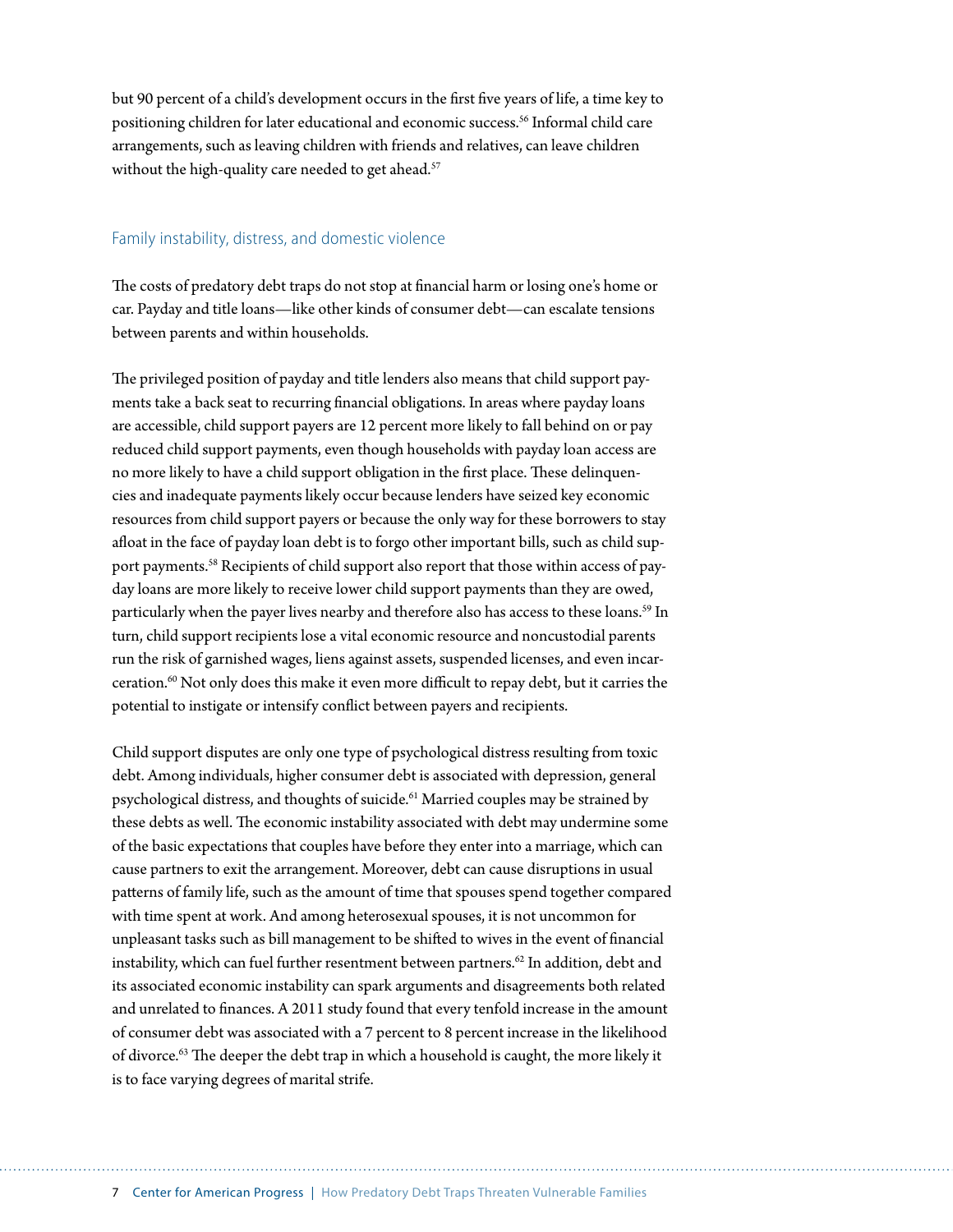Domestic abuse victims, in particular, are disproportionately harmed by predatory loans. In 99 percent of instances, domestic violence comes hand in hand with economic abuse, wherein one partner exerts harmful control over the financial resources of the other.64 Economic abusers can destroy survivors' credit: Poor credit can make it impossible for survivors to find or keep a job, closing off access to mainstream financial institutions along with other related negative outcomes. Too often, predatory loans may appear to be the only option available to domestic abuse survivors who find themselves in financial straits and facing uniquely dangerous consequences.<sup>65</sup> Individuals who are economically dependent are less likely to exit a violent relationship and more likely to return to it for financial reasons.<sup>66</sup> They are also more likely to be socially isolated and lack personal assets that they can liquidate to raise needed cash.<sup>67</sup> And if a bank account is shared, lender withdrawals and involuntary account closures may put domestic violence survivors at an increased risk of further physical and psychological harm.

### Conclusion

The CFPB has proposed the first comprehensive federal rule to rein in predatory lenders and the resulting debt traps that affect millions of Americans. These rules should be supported and strengthened to reverse the troubling trends of the predatory lending that has grown exponentially over the past three decades. Among other changes, the CFPB should require that all loans rely on a meaningful determination of the borrower's ability to repay a loan without refinancing or taking out another loan—the hallmark of responsible lending.<sup>68</sup>

While the CFPB's efforts are significant, the bureau cannot act alone. Fully addressing the economic insecurity of struggling families and reversing the rise of predatory lending and its subsequent debt traps requires comprehensive changes to the economy and the nation's social safety net. Adequately addressing the problem demands an increase in wages and improved safety net programs that truly meet the needs of struggling families, including parents with young children.<sup>69</sup>

By tackling both predatory credit practices and an economic structure that fails to support everyone, policymakers can help all families thrive free of the threat of financial ruin from small but often chronic financial shortfalls.

*Joe Valenti is the Director of Consumer Finance at the Center for American Progress. Eliza Schultz is the Research Assistant for the Poverty to Prosperity Program at the Center.*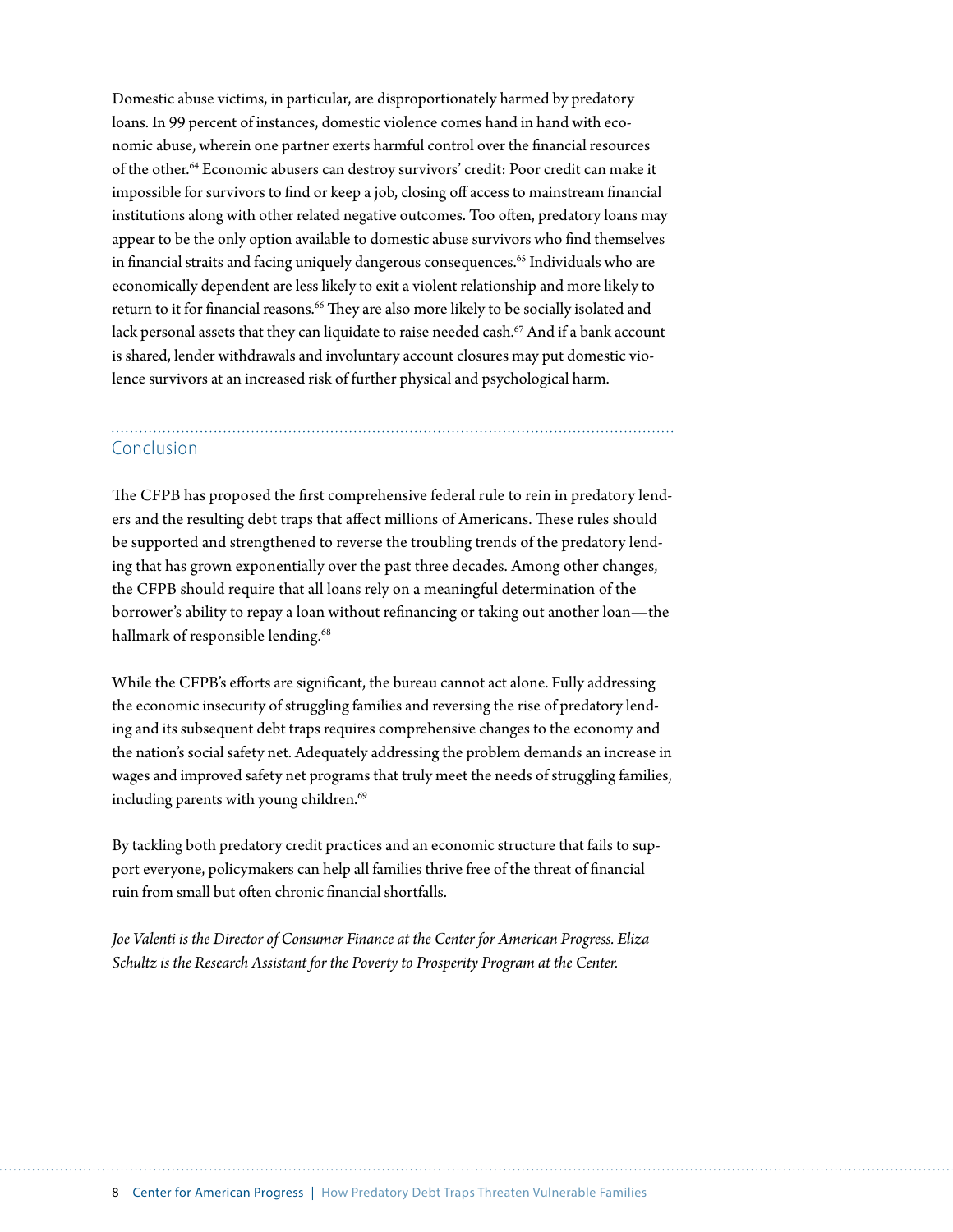### Endnotes

- 1 Minnesotans for Fair Lending, "Single Mom Credits Payday Loans With Deepening Her Financial Crisis," March 25, 2014, available at [http://fairlendingmn.org/2014/03/25/](http://fairlendingmn.org/2014/03/25/single-mom-credits-payday-loans-with-deepening-her-financial-crisis/) [single-mom-credits-payday-loans-with-deepening-her](http://fairlendingmn.org/2014/03/25/single-mom-credits-payday-loans-with-deepening-her-financial-crisis/)[financial-crisis/](http://fairlendingmn.org/2014/03/25/single-mom-credits-payday-loans-with-deepening-her-financial-crisis/).
- 2 Susanna Montezemolo, "Payday Lending Abuses and Predatory Practices: The State of Lending in America & its Impact on U.S. Households" (Durham: Center for Responsible Lending, 2013), available at [http://www.responsiblelending.org/](http://www.responsiblelending.org/state-of-lending/reports/10-Payday-Loans.pdf) [state-of-lending/reports/10-Payday-Loans.pdf.](http://www.responsiblelending.org/state-of-lending/reports/10-Payday-Loans.pdf)
- 3 Diane Standaert and Delvin Davis, "Payday and Car Title Lenders Drain \$8 Billion in Fees Every Year" (Durham: Center for Responsible Lending, 2016), available at [http://www.](http://www.responsiblelending.org/sites/default/files/nodes/files/research-publication/crl_statebystate_fee_drain_may2016_0.pdf) [responsiblelending.org/sites/default/files/nodes/files/re](http://www.responsiblelending.org/sites/default/files/nodes/files/research-publication/crl_statebystate_fee_drain_may2016_0.pdf)[search-publication/crl\\_statebystate\\_fee\\_drain\\_may2016\\_0.](http://www.responsiblelending.org/sites/default/files/nodes/files/research-publication/crl_statebystate_fee_drain_may2016_0.pdf) [pdf](http://www.responsiblelending.org/sites/default/files/nodes/files/research-publication/crl_statebystate_fee_drain_may2016_0.pdf).
- 4 Deyanira Del Rio and Andy Morrison, "Here's what happens when payday loans are banned," *The Washington Post*, July 5, 2016, available at [https://www.washingtonpost.com/news/](https://www.washingtonpost.com/news/in-theory/wp/2016/07/05/heres-what-happens-when-payday-loans-are-banned/?utm_term=.5a8af1dc39e3) [in-theory/wp/2016/07/05/heres-what-happens-when](https://www.washingtonpost.com/news/in-theory/wp/2016/07/05/heres-what-happens-when-payday-loans-are-banned/?utm_term=.5a8af1dc39e3)[payday-loans-are-banned/?utm\\_term=.5a8af1dc39e3](https://www.washingtonpost.com/news/in-theory/wp/2016/07/05/heres-what-happens-when-payday-loans-are-banned/?utm_term=.5a8af1dc39e3).
- 5 Joe Valenti, "Encouraging Responsible Credit for Financially Vulnerable Consumers" (Washington: Center for American Progress, 2014), available at [https://www.americanprogress.](https://www.americanprogress.org/issues/economy/report/2014/07/10/93459/encouraging-responsible-credit-for-financially-vulnerable-consumers/) [org/issues/economy/report/2014/07/10/93459/encouraging](https://www.americanprogress.org/issues/economy/report/2014/07/10/93459/encouraging-responsible-credit-for-financially-vulnerable-consumers/)[responsible-credit-for-financially-vulnerable-consumers/](https://www.americanprogress.org/issues/economy/report/2014/07/10/93459/encouraging-responsible-credit-for-financially-vulnerable-consumers/).
- 6 While similar products have existed for over a century, several scholars place the opening of the first contemporary payday lenders in 1993.
- 7 Board of Governors of the Federal Reserve System, "Report on the Economic Well-Being of U.S. Households in 2015" (2016), available at [http://www.federalreserve.gov/2015](http://www.federalreserve.gov/2015-report-economic-well-being-us-households-201605.pdf) [report-economic-well-being-us-households-201605.pdf.](http://www.federalreserve.gov/2015-report-economic-well-being-us-households-201605.pdf)
- 8 David Cooper, "Raising the Minimum Wage to \$12 by 2020 Would Lift Wages for 35 Million American Workers" (Washington: Economic Policy Institute, 2015), available at [http://](http://www.epi.org/publication/raising-the-minimum-wage-to-12-by-2020-would-lift-wages-for-35-million-american-workers/) [www.epi.org/publication/raising-the-minimum-wage](http://www.epi.org/publication/raising-the-minimum-wage-to-12-by-2020-would-lift-wages-for-35-million-american-workers/)[to-12-by-2020-would-lift-wages-for-35-million-american](http://www.epi.org/publication/raising-the-minimum-wage-to-12-by-2020-would-lift-wages-for-35-million-american-workers/)[workers/.](http://www.epi.org/publication/raising-the-minimum-wage-to-12-by-2020-would-lift-wages-for-35-million-american-workers/)
- 9 For example, Kim Phillips-Fein, "Deeper in Debt," *The American Prospect*, December 19, 2001, available at [http://](http://prospect.org/article/deeper-debt) [prospect.org/article/deeper-debt](http://prospect.org/article/deeper-debt).
- 10 Consumer Financial Protection Bureau, "Consumer Financial Protection Bureau Proposes Rule to End Payday Debt Traps," Press release, June 2, 2016, available at [http://www.consum](http://www.consumerfinance.gov/about-us/newsroom/consumer-financial-protection-bureau-proposes-rule-end-payday-debt-traps/)[erfinance.gov/about-us/newsroom/consumer-financial](http://www.consumerfinance.gov/about-us/newsroom/consumer-financial-protection-bureau-proposes-rule-end-payday-debt-traps/)[protection-bureau-proposes-rule-end-payday-debt-traps/](http://www.consumerfinance.gov/about-us/newsroom/consumer-financial-protection-bureau-proposes-rule-end-payday-debt-traps/).
- 11 Joe Valenti and Lawrence J. Korb, "Valenti and Korb: Congress protects troops from predatory lenders; what about everybody else?", *Richmond Times-Dispatch*, February 4, 2013, available at http://www.timesdispatch.com/opinion/ theiropinion/columnists-blogs/guest-columnists/valentiand-korb-congress-protects-troops-from-pred-atory-lenders-what/ article\_b8952933-77a0-5d8b-a351-5a02a8b2afc5.html.
- 12 Pew Charitable Trusts, "Payday Lending in America: Who Borrows, Where They Borrow, and Why" (2012), available at [http://www.pewtrusts.org/~/media/legacy/uploadedfiles/](http://www.pewtrusts.org/~/media/legacy/uploadedfiles/pcs_assets/2012/PewPaydayLendingReportpdf) [pcs\\_assets/2012/PewPaydayLendingReportpdf.](http://www.pewtrusts.org/~/media/legacy/uploadedfiles/pcs_assets/2012/PewPaydayLendingReportpdf)
- 13 Ibid.
- 14 For example, Wei Li and others, "Predatory Profiling: The Role of Race and Ethnicity in the Location of Payday Lenders in California" (Durham: Center for Responsible Lending, 2009), available at [http://www.responsiblelending.org/](http://www.responsiblelending.org/payday-lending/research-analysis/predatory-profiling.pdf) [payday-lending/research-analysis/predatory-profiling.pdf.](http://www.responsiblelending.org/payday-lending/research-analysis/predatory-profiling.pdf)

15 Carmel Martin, Andy Green, and Brendan Duke, "Raising Wages and Rebuilding Wealth: A Roadmap for Middle-Class Economic Security" (Washington: Center for American Progress, 2016), available at https://www.americanprogress. org/issues/economy/report/2016/09/08/143585/raisingwages-and-rebuilding-wealth/.

16 Ibid.

- 17 Mark Rank, Thomas Hirschl, and Kirk Foster, *Chasing the American Dream: Understanding What Shapes Our Fortunes* (Oxford: Oxford University Press, 2014).
- 18 Melissa Boteach, Rebecca Vallas, and Eliza Schultz, "A Progressive Agenda to Cut Poverty and Expand Opportunity" (Washington: Center for American Progress, 2016), available at https://www.americanprogress.org/issues/poverty/ report/2016/06/06/138765/a-progressive-agenda-to-cutpoverty-and-expand-opportunity/.
- 19 The Aspen Institute, "Income Volatility: A Primer" (2016), available at [https://assets.aspeninstitute.](https://assets.aspeninstitute.org/content/uploads/files/content/docs/pubs/EPIC+Volatility+Primer+(May).pdf) [org/content/uploads/files/content/docs/pubs/](https://assets.aspeninstitute.org/content/uploads/files/content/docs/pubs/EPIC+Volatility+Primer+(May).pdf) [EPIC+Volatility+Primer+\(May\).pdf.](https://assets.aspeninstitute.org/content/uploads/files/content/docs/pubs/EPIC+Volatility+Primer+(May).pdf)
- 20 Pew Research Center, "The American Middle Class is Losing Ground: Wealth gap between middle-income and upperincome families reaches record high" (2015), available at [http://www.pewsocialtrends.org/2015/12/09/5-wealth](http://www.pewsocialtrends.org/2015/12/09/5-wealth-gap-between-middle-income-and-upper-income-families-reaches-record-high/)[gap-between-middle-income-and-upper-income-families](http://www.pewsocialtrends.org/2015/12/09/5-wealth-gap-between-middle-income-and-upper-income-families-reaches-record-high/)[reaches-record-high/](http://www.pewsocialtrends.org/2015/12/09/5-wealth-gap-between-middle-income-and-upper-income-families-reaches-record-high/).
- 21 Rakesh Kochhar and Richard Fry, "Wealth inequality has widened along racial, ethnic lines since end of Great Recession," Pew Research Center, December 12, 2014, available at [http://www.pewresearch.org/fact-tank/2014/12/12/racial](http://www.pewresearch.org/fact-tank/2014/12/12/racial-wealth-gaps-great-recession/)[wealth-gaps-great-recession/.](http://www.pewresearch.org/fact-tank/2014/12/12/racial-wealth-gaps-great-recession/)
- 22 Barbara Vobejda, "Clinton Signs Welfare Bill Amid Division," *The Washington Post*, August 23, 1996, available at [http://](http://www.washingtonpost.com/wp-srv/politics/special/welfare/stories/wf082396.htm) [www.washingtonpost.com/wp-srv/politics/special/welfare/](http://www.washingtonpost.com/wp-srv/politics/special/welfare/stories/wf082396.htm) [stories/wf082396.htm](http://www.washingtonpost.com/wp-srv/politics/special/welfare/stories/wf082396.htm).
- 23 Rebecca Vallas and Melissa Boteach, "Top 5 Reasons Why TANF Is Not a Model for Other Income Assistance Programs," Center for American Progress, April 29, 2015, available at [https://www.americanprogress.org/issues/poverty/](https://www.americanprogress.org/issues/poverty/news/2015/04/29/112034/top-5-reasons-why-tanf-is-not-a-model-for-other-income-assistance-programs/) [news/2015/04/29/112034/top-5-reasons-why-tanf-is-not-a](https://www.americanprogress.org/issues/poverty/news/2015/04/29/112034/top-5-reasons-why-tanf-is-not-a-model-for-other-income-assistance-programs/)[model-for-other-income-assistance-programs/](https://www.americanprogress.org/issues/poverty/news/2015/04/29/112034/top-5-reasons-why-tanf-is-not-a-model-for-other-income-assistance-programs/).
- 24 Center on Budget and Policy Priorities, "Chart Book: TANF at 20," August 5, 2016, available at [http://www.cbpp.org/](http://www.cbpp.org/research/family-income-support/chart-book-tanf-at-20) [research/family-income-support/chart-book-tanf-at-20.](http://www.cbpp.org/research/family-income-support/chart-book-tanf-at-20)
- 25 Administration for Children and Families, *FY 2015 Federal TANF & State MOE Financial Data* (U.S. Department of Health and Human Services, 2016), available at http://www.acf.hhs. gov/sites/default/files/ofa/tanf\_financial\_data\_fy\_2015. pdf. In fiscal year 1995, the federal government spent \$984 million on Emergency Assistance. See U.S. Government Publishing Office, "Appendix: Department of Health and Human Services" (1997), available at [https://www.gpo.gov/](https://www.gpo.gov/fdsys/pkg/BUDGET-1997-APP/pdf/BUDGET-1997-APP-1-10.pdf) [fdsys/pkg/BUDGET-1997-APP/pdf/BUDGET-1997-APP-1-10.](https://www.gpo.gov/fdsys/pkg/BUDGET-1997-APP/pdf/BUDGET-1997-APP-1-10.pdf) [pdf](https://www.gpo.gov/fdsys/pkg/BUDGET-1997-APP/pdf/BUDGET-1997-APP-1-10.pdf).
- 26 Isaac Shapiro and others, "Funding for Housing, Health, and Social Services Block Grants Has Fallen Markedly Over Time," Center on Budget and Policy Priorities, March 24, 2016, available at [http://www.cbpp.org/research/federal-budget/](http://www.cbpp.org/research/federal-budget/funding-for-housing-health-and-social-services-block-grants-has-fallen) [funding-for-housing-health-and-social-services-block](http://www.cbpp.org/research/federal-budget/funding-for-housing-health-and-social-services-block-grants-has-fallen)[grants-has-fallen.](http://www.cbpp.org/research/federal-budget/funding-for-housing-health-and-social-services-block-grants-has-fallen)
- 27 Rachel West and others, "Strengthening Unemployment Protections in America: Modernizing Unemployment Insurance and Establishing a Jobseeker's Allowance" (Washington: Center for American Progress, 2016), available at https://www.americanprogress.org/issues/poverty/ report/2016/06/16/138492/strengthening-unemploymentprotections-in-america/.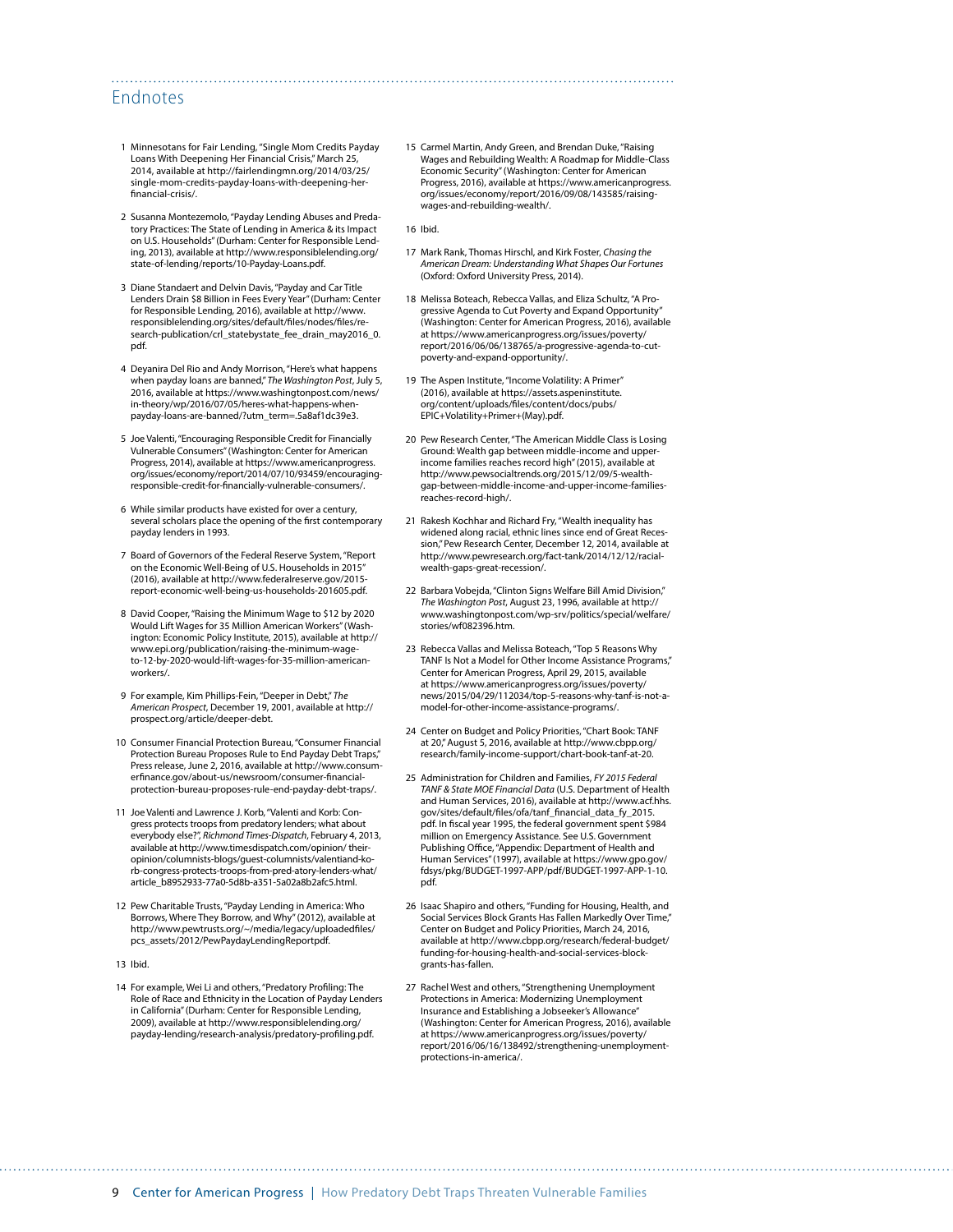- 28 Ibid.
- 29 Ezra Levin, "The Burden of Debt for Working Families." Corporation for Enterprise Development, May 27, 2015, available at [http://cfed.org/blog/inclusiveeconomy/the\\_](http://cfed.org/blog/inclusiveeconomy/the_burden_of_debt_for_working_families/) [burden\\_of\\_debt\\_for\\_working\\_families/](http://cfed.org/blog/inclusiveeconomy/the_burden_of_debt_for_working_families/).
- 30 Sarah Halpern-Meekin and others, *It's Not Like I'm Poor: How Working Families Make Ends Meet in a Post-Welfare World* (Berkeley: University of California Press, 2015); Joe Valenti, "Helping Working Families Build Wealth at Tax Time" (Washington: Center for American Progress, 2013), available at [https://www.americanprogress.org/issues/economy/](https://www.americanprogress.org/issues/economy/report/2013/02/27/54845/helping-working-families-build-wealth-at-tax-time/) [report/2013/02/27/54845/helping-working-families-build](https://www.americanprogress.org/issues/economy/report/2013/02/27/54845/helping-working-families-build-wealth-at-tax-time/)[wealth-at-tax-time/](https://www.americanprogress.org/issues/economy/report/2013/02/27/54845/helping-working-families-build-wealth-at-tax-time/).
- 31 Dylan Bellisle and David Marzahl, "Restructuring the EITC: A Credit for the Modern Worker" (Chicago: Center for Economic Progress, 2015), available at [http://www.econom](http://www.economicprogress.org/sites/economicprogress.org/files/restructuring_the_eitc_a_credit_for_the_modern_worker_0.pdf)[icprogress.org/sites/economicprogress.org/files/restructur](http://www.economicprogress.org/sites/economicprogress.org/files/restructuring_the_eitc_a_credit_for_the_modern_worker_0.pdf)[ing\\_the\\_eitc\\_a\\_credit\\_for\\_the\\_modern\\_worker\\_0.pdf](http://www.economicprogress.org/sites/economicprogress.org/files/restructuring_the_eitc_a_credit_for_the_modern_worker_0.pdf).
- 32 For example, Elizabeth Warren, Jay Lawrence Westbrook, and Teresa A. Sullivan, "Less Stigma or More Financial Distress: An Empirical Analysis of the Extraordinary Increase in Bankruptcy Filings," *Stanford Law Review* 59 (2) (2006): 213–256, available at [http://papers.ssrn.com/sol3/papers.](http://papers.ssrn.com/sol3/papers.cfm?abstract_id=903355&download=yes) [cfm?abstract\\_id=903355&download=yes](http://papers.ssrn.com/sol3/papers.cfm?abstract_id=903355&download=yes).
- 33 Sean McElwee, "The Odd Couple Fighting Against Predatory Payday Lending," *The Atlantic*, March 19, 2015, available at http://www.theatlantic.com/politics/archive/2015/03/ the-odd-couple-fighting-against-predatory-payday-lending/388093/.
- 34 Benjamin D. Faller, "Payday Loan Solutions: Slaying the Hydra (and Keeping It Dead)," *Case Western Reserve Law Review* 59 (1) (2008), available at [http://scholarlycommons.law.case.](http://scholarlycommons.law.case.edu/caselrev/vol59/iss1/6) [edu/caselrev/vol59/iss1/6](http://scholarlycommons.law.case.edu/caselrev/vol59/iss1/6).
- 35 Ibid.
- 36 Jackie Borchardt, "Loophole for payday loans upheld by Ohio Supreme Court," Cleveland.com, June 11, 2014, available at http://www.cleveland.com/open/index.ssf/2014/06/ loophole\_for\_payday\_loans\_uphe.html.
- 37 McElwee, "The Odd Couple Fighting Against Predatory Payday Lending."
- 38 Consumer Financial Protection Bureau, "CFPB Data Point: Payday Lending" (2014), available at [http://files.consumer](http://files.consumerfinance.gov/f/201403_cfpb_report_payday-lending.pdf)[finance.gov/f/201403\\_cfpb\\_report\\_payday-lending.pdf;](http://files.consumerfinance.gov/f/201403_cfpb_report_payday-lending.pdf) Consumer Financial Protection Bureau, "Single-Payment Vehicle Title Lending" (2016), available at [http://files.](http://files.consumerfinance.gov/f/documents/201605_cfpb_single-payment-vehicle-title-lending.pdf) [consumerfinance.gov/f/documents/201605\\_cfpb\\_single](http://files.consumerfinance.gov/f/documents/201605_cfpb_single-payment-vehicle-title-lending.pdf)[payment-vehicle-title-lending.pdf](http://files.consumerfinance.gov/f/documents/201605_cfpb_single-payment-vehicle-title-lending.pdf).
- 39 Joe Valenti and Claire Markham, "Responsible Credit Is an Economic and Moral Issue" (Washington: Center for American Progress, 2015), available at [https://www.american](https://www.americanprogress.org/issues/economy/report/2015/06/09/114562/responsible-credit-is-an-economic-and-moral-issue/)[progress.org/issues/economy/report/2015/06/09/114562/](https://www.americanprogress.org/issues/economy/report/2015/06/09/114562/responsible-credit-is-an-economic-and-moral-issue/) [responsible-credit-is-an-economic-and-moral-issue/;](https://www.americanprogress.org/issues/economy/report/2015/06/09/114562/responsible-credit-is-an-economic-and-moral-issue/) Consumer Financial Protection Bureau, "CFPB Data Point: Payday Lending."
- 40 Pew Charitable Trusts, "Payday Lending in America: Who Borrows, Where They Borrow, and Why."
- 41 James H. Carr, "A \$1,000 Loan Can Balloon Into A \$40,000 Debt—And It's Legal," *Forbes*, July 14, 2015, available at http://www.forbes.com/sites/janetnovack/2015/07/14/a-1000-loan-can-balloon-into-a-40000-debt-and-itslegal/#72afca58116c.
- 42 Consumer Financial Protection Bureau, "Online Payday Loan Payments" (2016), available at [http://files.consumerfinance.](http://files.consumerfinance.gov/f/201604_cfpb_online-payday-loan-payments.pdf) [gov/f/201604\\_cfpb\\_online-payday-loan-payments.pdf](http://files.consumerfinance.gov/f/201604_cfpb_online-payday-loan-payments.pdf)
- 43 Consumer Financial Protection Bureau, "Single-Payment Vehicle Title Lending."
- 44 Montezemolo, "The State of Lending in America & its Impact on U.S. Households."
- 45 Brian T. Melzer, "The Real Costs of Credit Access: Evidence from the Payday Lending Market," *The Quarterly Journal of Economics* 126 (1) (2011): 517–555, available at [http://qje.](http://qje.oxfordjournals.org/content/126/1/517.full.pdf+html) [oxfordjournals.org/content/126/1/517.full.pdf+html](http://qje.oxfordjournals.org/content/126/1/517.full.pdf+html).
- 46 Matthew Desmond, "Unaffordable America: Poverty, housing, and eviction" (Madison: Institute for Research on Poverty Fast Focus, 2015), available at [http://www.irp.wisc.edu/](http://www.irp.wisc.edu/publications/fastfocus/pdfs/FF22-2015.pdf) [publications/fastfocus/pdfs/FF22-2015.pdf;](http://www.irp.wisc.edu/publications/fastfocus/pdfs/FF22-2015.pdf) Heather Sandstrom and Sandra Huerta, "The Negative Effects of Instability on Child Development" (Washington: The Urban Institute, 2013), available at [http://www.urban.org/sites/default/files/](http://www.urban.org/sites/default/files/alfresco/publication-pdfs/412908-The-Negative-Effects-of-Instability-on-Child-Development-Fact-Sheet.PDF) [alfresco/publication-pdfs/412908-The-Negative-Effects-of-](http://www.urban.org/sites/default/files/alfresco/publication-pdfs/412908-The-Negative-Effects-of-Instability-on-Child-Development-Fact-Sheet.PDF)[Instability-on-Child-Development-Fact-Sheet.PDF](http://www.urban.org/sites/default/files/alfresco/publication-pdfs/412908-The-Negative-Effects-of-Instability-on-Child-Development-Fact-Sheet.PDF); Julia B. Isaacs, "The Ongoing Impact of Foreclosures on Children" (Washington: First Focus and Brookings Institution, 2012), available at [https://www.brookings.edu/wp-content/up](https://www.brookings.edu/wp-content/uploads/2016/06/0418_foreclosures_children_isaacs.pdf)[loads/2016/06/0418\\_foreclosures\\_children\\_isaacs.pdf.](https://www.brookings.edu/wp-content/uploads/2016/06/0418_foreclosures_children_isaacs.pdf)
- 47 Desmond, "Unaffordable America: Poverty, housing, and eviction."
- 48 National Alliance to End Homelessness, "Cost of Homelessness," available at [http://www.endhomelessness.org/pages/](http://www.endhomelessness.org/pages/cost_of_homelessness) [cost\\_of\\_homelessness](http://www.endhomelessness.org/pages/cost_of_homelessness) (last accessed September 2016).
- 49 Brian T. Melzer, "Spillovers from Costly Credit" (Evanston: Northwestern University, 2014), available at [http://www.](http://www.kellogg.northwestern.edu/faculty/melzer/Papers/Spillovers%20from%20Costly%20Credit_08_13_14.pdf) [kellogg.northwestern.edu/faculty/melzer/Papers/Spill](http://www.kellogg.northwestern.edu/faculty/melzer/Papers/Spillovers%20from%20Costly%20Credit_08_13_14.pdf)[overs%20from%20Costly%20Credit\\_08\\_13\\_14.pdf](http://www.kellogg.northwestern.edu/faculty/melzer/Papers/Spillovers%20from%20Costly%20Credit_08_13_14.pdf).
- 50 Ibid.
- 51 Consumer Financial Protection Bureau, "Single-Payment Vehicle Title Lending"; Virginia State Corporation Commission Bureau of Financial Institutions, "The 2015 Annual Report of the Bureau of Financial Institutions" (2015), available at [https://www.scc.virginia.gov/bfi/annual/ar04-15.pdf.](https://www.scc.virginia.gov/bfi/annual/ar04-15.pdf)
- 52 Pew Charitable Trusts, "Auto Title Loans: Market practices and borrowers' experiences" (2015), available at [http://www.](http://www.pewtrusts.org/~/media/assets/2015/03/autotitleloansreport.pdf) [pewtrusts.org/~/media/assets/2015/03/autotitleloansre](http://www.pewtrusts.org/~/media/assets/2015/03/autotitleloansreport.pdf)[port.pdf](http://www.pewtrusts.org/~/media/assets/2015/03/autotitleloansreport.pdf).
- 53 Rasheed Malik and others, "Child Care Deserts: A Geographic Analysis of Child Care Center Locations in Eight States" (Washington: Center for American Progress, forthcoming).
- 54 Ibid.
- 55 Ibid.
- 56 Katie Hamm and Carmel Martin, "A New Vision for Child Care in the United States: A Proposed New Tax Credit to Expand High-Quality Child Care" (Washington: Center for American Progress, 2015), available at https://www.americanprogress. org/issues/early-childhood/report/2015/09/02/119944/anew-vision-for-child-care-in-the-united-states-3/.
- 57 Ibid.
- 58 Melzer, "Spillovers from Costly Credit."
- 59 Ibid.
- 60 Eleanor Pratt, "Child Support Enforcement can hurt black, low-income, noncustodial fathers and their kids," Urban Institute, June 16, 2016, available at [http://www.urban.org/](http://www.urban.org/urban-wire/child-support-enforcement-can-hurt-black-low-income-noncustodial-fathers-and-their-kids) [urban-wire/child-support-enforcement-can-hurt-black-low](http://www.urban.org/urban-wire/child-support-enforcement-can-hurt-black-low-income-noncustodial-fathers-and-their-kids)[income-noncustodial-fathers-and-their-kids.](http://www.urban.org/urban-wire/child-support-enforcement-can-hurt-black-low-income-noncustodial-fathers-and-their-kids)
- 61 Elizabeth Sweet and others, "The High Price of Debt: Household financial debt and its impact on mental and physical health," *Social Science & Medicine* 91 (2013): 94–100, available at [https://www.ncbi.nlm.nih.gov/pmc/articles/](https://www.ncbi.nlm.nih.gov/pmc/articles/PMC3718010/) [PMC3718010/](https://www.ncbi.nlm.nih.gov/pmc/articles/PMC3718010/).
- 62 Deborah Thorne, "Extreme Financial Strain: Emergent Chores, Gender Inequality and Emotional Distress," *Journal of Family and Economic Issues* 31 (2) (2010): 185–197, available at [http://link.springer.com/article/10.1007/s10834-010-](http://link.springer.com/article/10.1007/s10834-010-9189-0) [9189-0](http://link.springer.com/article/10.1007/s10834-010-9189-0).